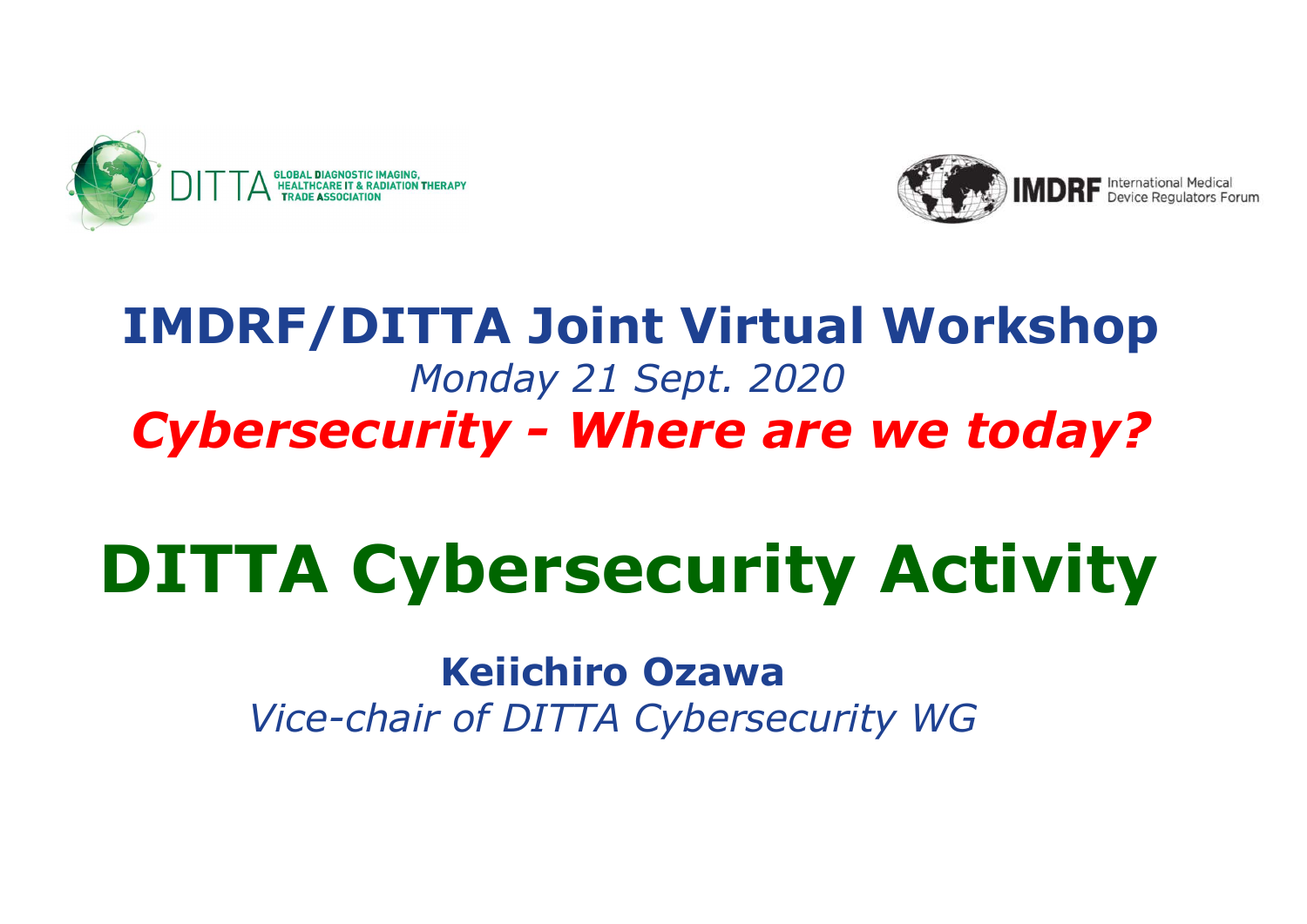



# 1. Cybersecurity Activities in IMDRF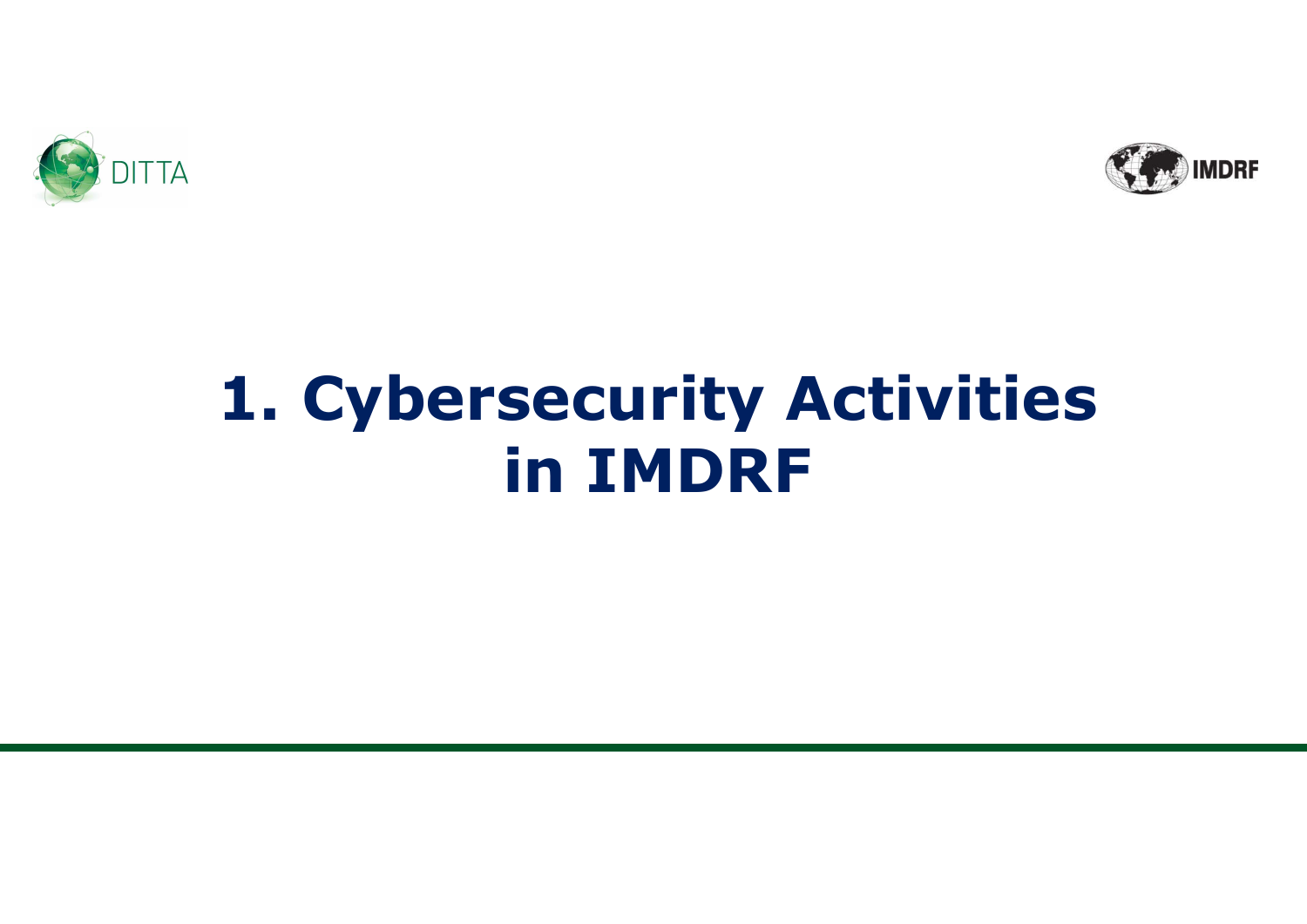# 1. Activities in IMDRF



### 1-1 Promote and raise the global momentum of Cybersecurity

- TTA **1. Activities in IMDRF**<br>
Promote and raise the global momentum of Cybersecurity<br>
> IMDRF SaMD Guidance (IMDRF/SaMD WG/N12\*) describes the<br>
importance of <u>information security with respect to safety</u><br>
<u>considerations</u> importance of *information security with respect to safety* considerations in Sec. 9.3. (2014)
- 1. DITTA has recognized the worldwide importance of cybersecurity since then and promoting cybersecurity as the IMDRF work item.
- 2. DITTA held the **1st workshop** on cybersecurity in Brasilia (2016)
- 3. DITTA released the **1st white paper** on cybersecurity (2016)
	- FDA released "Post Market Management of Cybersecurity" (2016)

\* http://www.imdrf.org/docs/imdrf/final/technical/imdrf-tech-140918-samdframework-risk-categorization-141013.pdf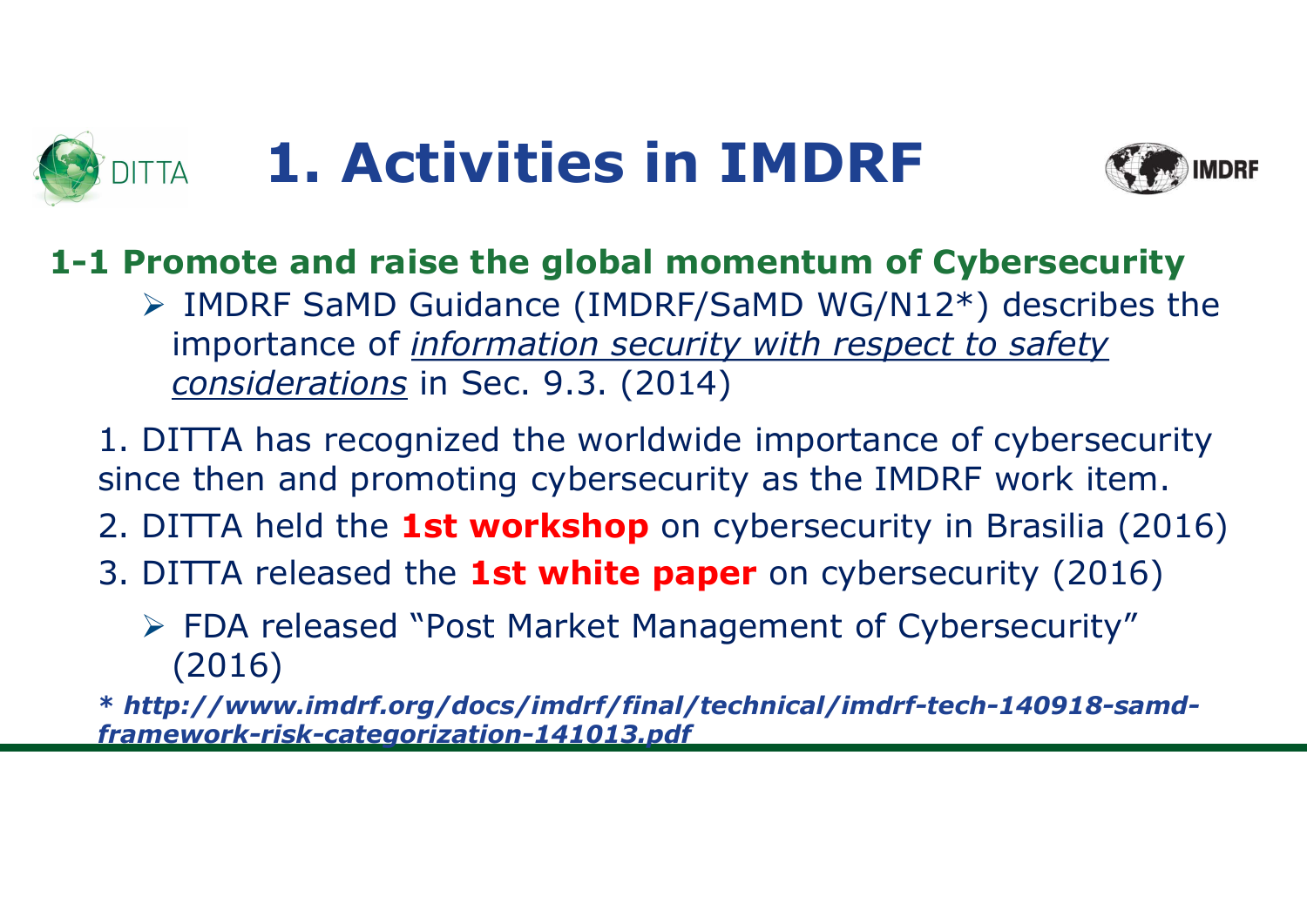# 1. Activities in IMDRF



### 1-2 Development of New Work Item Proposal of IMDRF

4. DITTA held the **2nd workshop** on cybersecurity accompanying INTTA **1. Activities in IMDRF**<br>2 Development of New Work Item Proposal of IMDRF<br>4. DITTA held the **2nd workshop** on cybersecurity accompanying<br>IMDRF meetings in Shanghai (March 2018).<br>- Raising the cybersecurity awareness

- industries in the medical device field
- Discussion on New Work Item Proposal among regulators.
- **1. Activities in IMDRF**<br>
2 Development of New Work Item Proposal of IMDRF<br>
4. DITTA held the **2nd workshop** on cybersecurity accompanying<br>
IMDRF meetings in Shanghai (March 2018).<br>
 Raising the cybersecurity awareness of 2018)
- 6. Submission of NWIP to IMDRF Management Committee (June 2018)

 $\triangleright$  IMDRF MC approved the NWIP (Beijing, Sep. 2018)

7. DITTA presented the importance of the global harmonization of cybersecurity in AHWP Annual Meeting(Kuala Lumpur, Nov. 2018)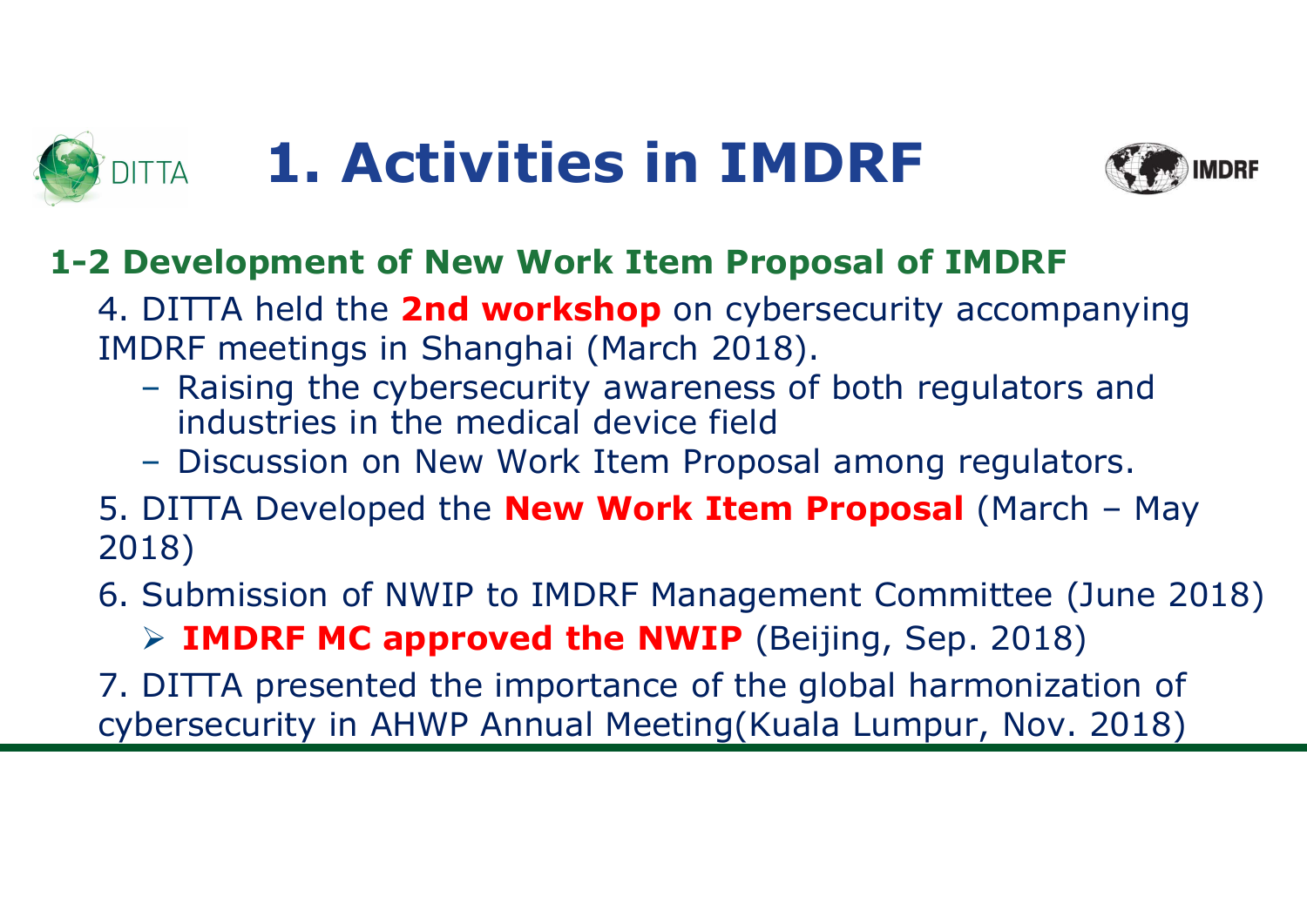# 1. Activities in IMDRF



### 1-3 Three important points in NWIP

### Topic 1: Shared responsibility among stakeholders

Cybersecurity is a shared-responsibility among all stakeholders, including manufacturers, healthcare providers, regulators, patients, and others.

### Topic 2: Information sharing

Broad information-sharing policies to have clearly established legal guardrails and create incentives for participation.

### Topic 3: Definition

Define the terms and clarify the current understanding on medical device cybersecurity. It is necessary to clarify and define that medical device cybersecurity is different from information security which maintains confidentiality, integrity and availability.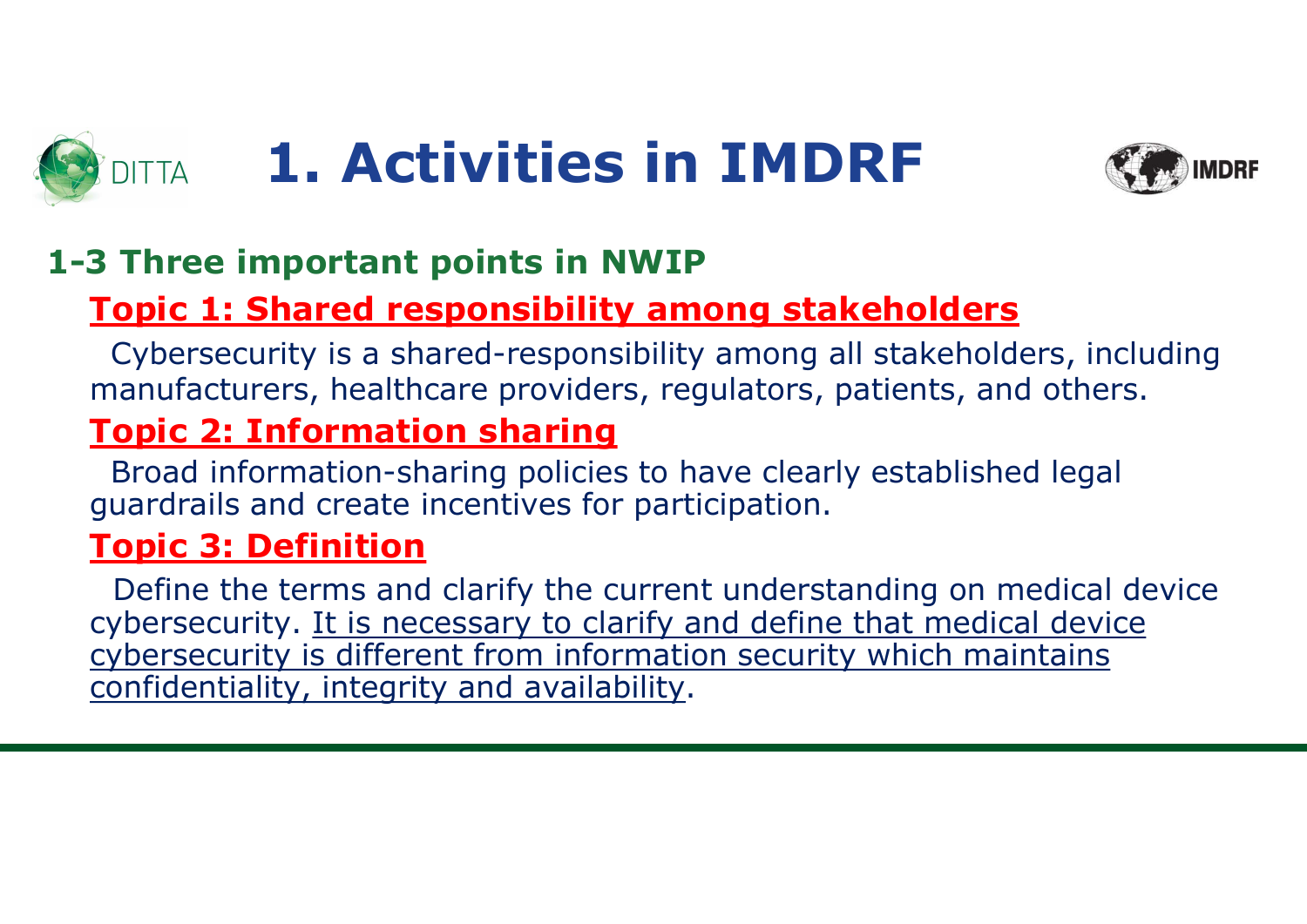





### And WG activity started… (Jan. 2019)

Title: Principles and Practices for Medical Device Cybersecurity Authoring Group: Medical Device Cybersecurity Working Group Date: 18 March 2020 Dr Choong May Ling, Mimi, IMDRF Chair This document was produced by the International Medical Device Regulators Forum. There are no restrictions on the reproduction or use of this document; however, incorporation of this document, in part or in whole, into another document, or its translation into languages other than English, does not convey or represent an endorsement of any kind by the International Medical Device Regulators Forum. Copyright © 2020 by the International Medical Device Regulators Forum.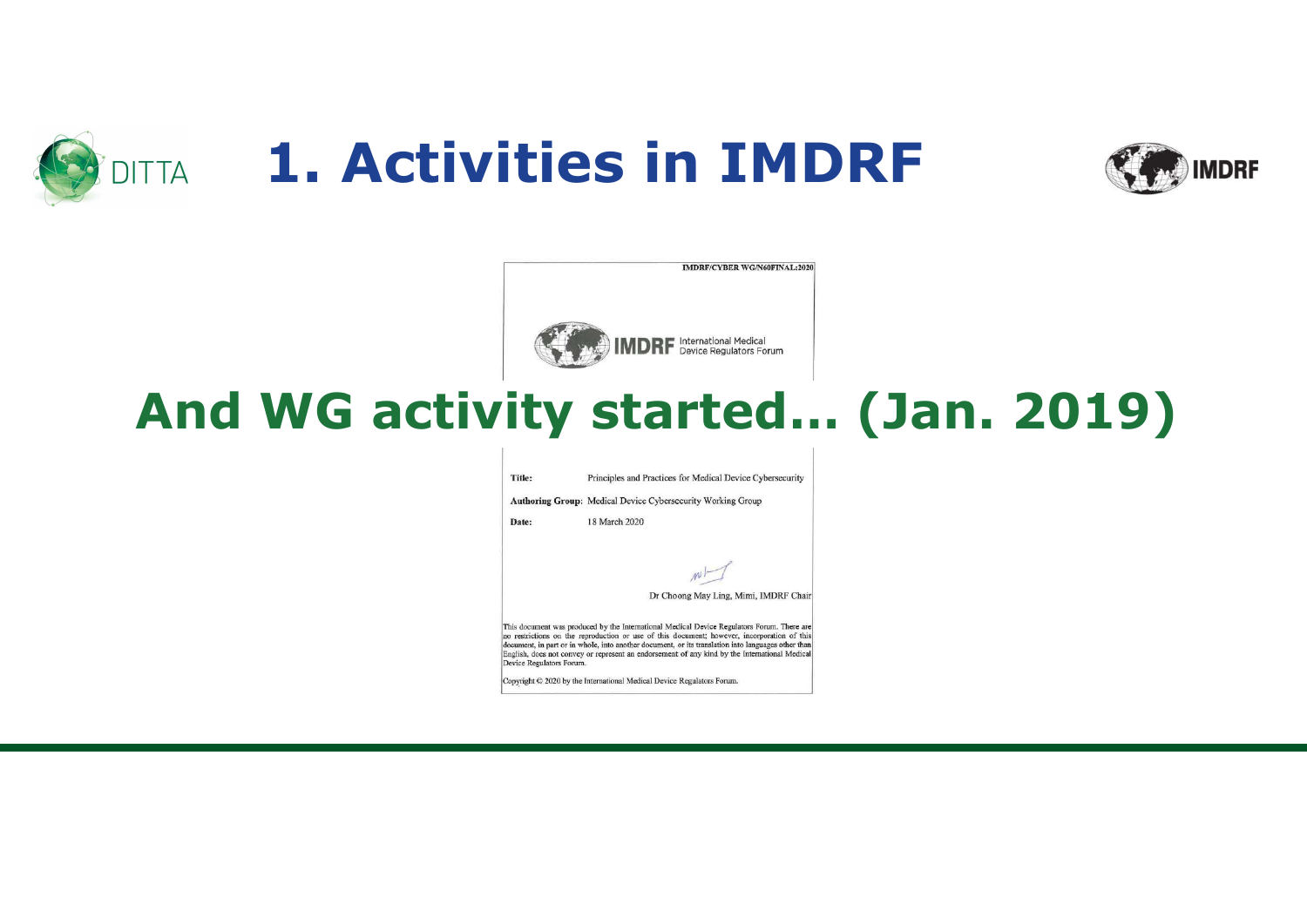# 1. Activities in IMDRF DITTA **1. Activities in IMDRF**<br>4 Suggestion by DITTA in the IMDRF cybersecurity work item<br>1. DITTA has been and will be supporting the IMDRF activity<br>• DITTA organizes mirror groups and supports the activities in IMDRF!<br>2. **1. Activities in IMDI**<br>**4 Suggestion by DITTA in the IMDRF cybe**<br>**1. DITTA has been and will be supporting**<br>• DITTA organizes mirror groups and supports to<br>**2. Scope and definition**<br>• The scope is well described in the Gu



### 1-4 Suggestion by DITTA in the IMDRF cybersecurity work item

DITTA organizes mirror groups and supports the activities in IMDRF!

 The scope is well described in the Guidance Document. But DITTA would like to put more stress on the difference between "medical device **1. Activities in IMDRF**<br> **4 Suggestion by DITTA in the IMDRF cybersecurity w**<br> **1. DITTA has been and will be supporting the IMDRF**<br>
• DITTA organizes mirror groups and supports the activities i<br> **2. Scope and definition** 

 Currently the implementation of the Document attracts much attention from stakeholders. The key is the feasibility. DITTA would like to recommend each jurisdiction would consider one's own regulatory background and implement the document.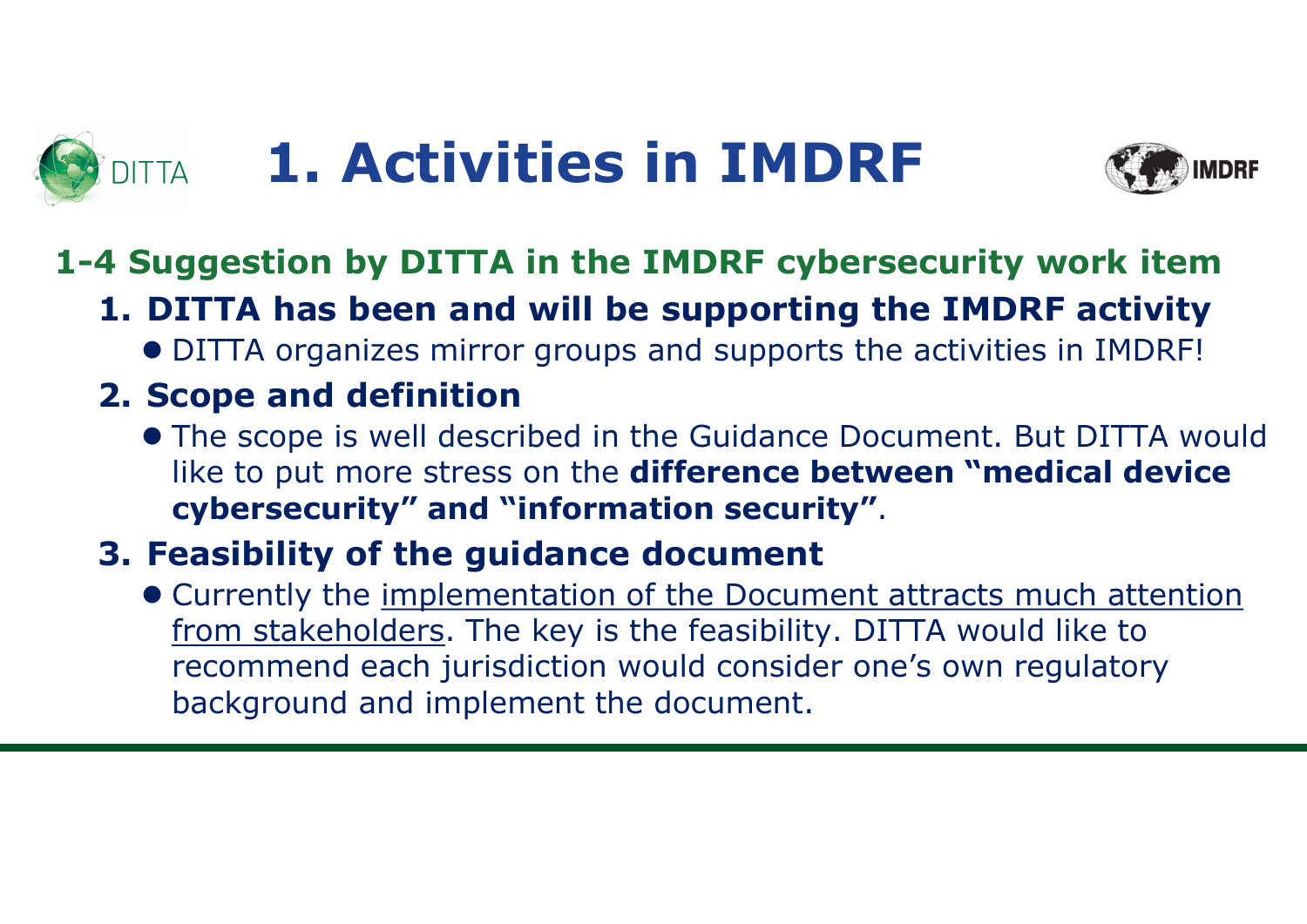

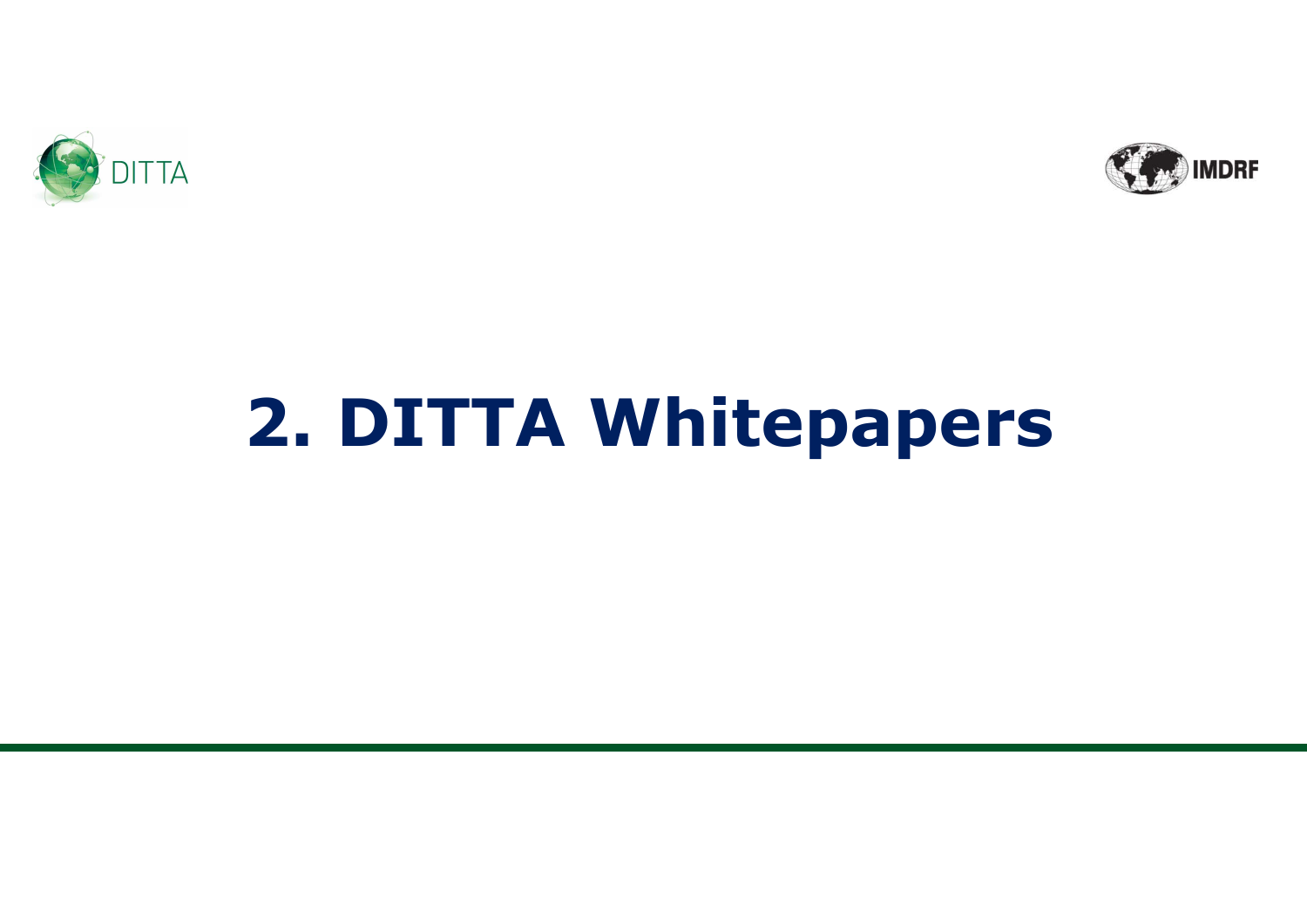



### 2-1 DITTA White Paper on Cybersecurity of Medical Imaging Equipment

- Issued in November, 2016
- Based on NEMA/MITA Cybersecurity for The party on Cybersecurity Medical Imaging
- Detailed cybersecurity best practices for manufacturers, suppliers and healthcare providers

http://www.globalditta.org/fileadmin/user\_upload/Level\_home/Press \_releases/2016/DITTA\_Cybersecurity\_paper\_29\_Nov.\_2016\_final\_cle an.pdf

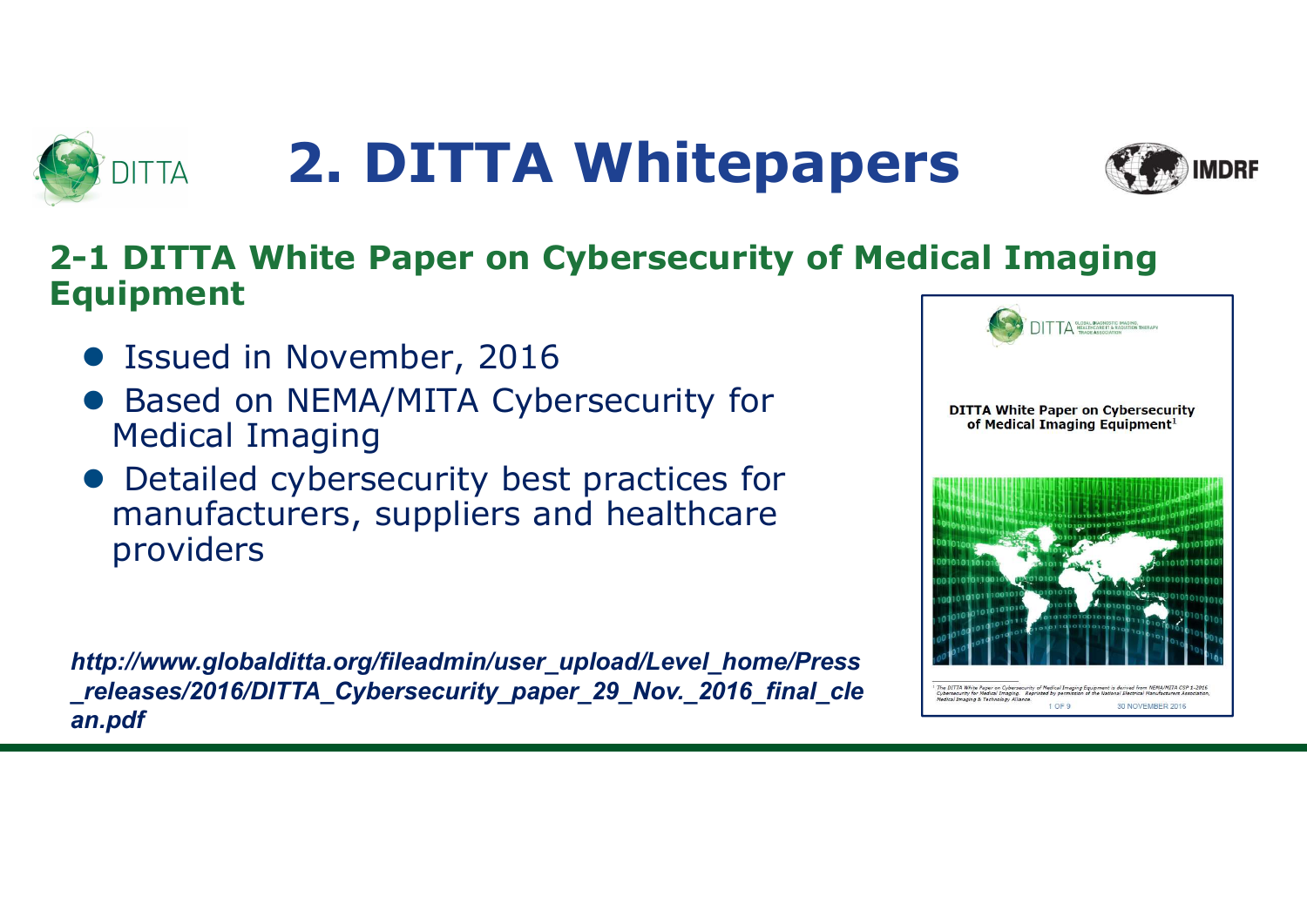



### 2-2 DITTA White Paper on Cybersecurity: Best Practices in the Medical Technology Manufacturing Environment

- Issued in February, 2019
- Based on NEMA CPSP 2-2018 Cyber Hygiene Best Practices
- A set of industry best practices and guidelines within the medical technology manufacturing facility and engineering processes

https://www.globalditta.org/uploads/media/DITTA\_White\_paper\_on Cybersecurity - Feb. 2019 - Final.

| <b>DITTA White Paper on Cybersecurity:</b>      |                                  |  |
|-------------------------------------------------|----------------------------------|--|
| <b>Best Practices in the Medical Technology</b> | <b>Manufacturing Environment</b> |  |
|                                                 |                                  |  |
|                                                 |                                  |  |
|                                                 |                                  |  |
|                                                 |                                  |  |
|                                                 |                                  |  |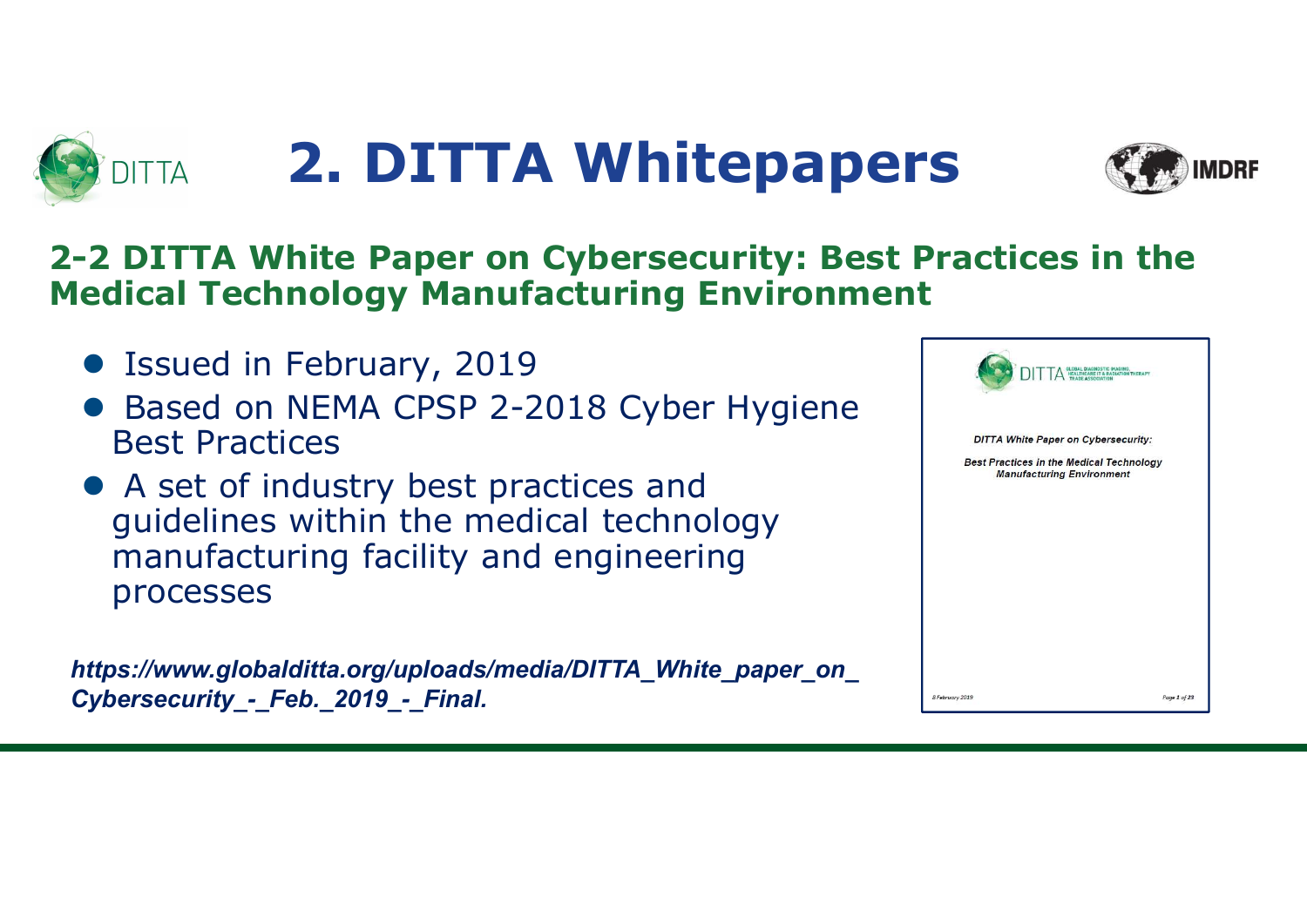



Seven fundamental principles for manufacturing facility and engineering process

- 1. Segmenting Networks
- 2. Understanding Data Types and Flows International Control Control Control Control Control Control Control Control Control Control Control Control Control Control Control Control Control Control Control Control Control Co
- 3. Hardening Devices
- 4. Monitoring Devices and Systems
- 5. User Management
- 6. Updating Devices
- 7. Providing a recovery plan/escalation process



### Segmenting networks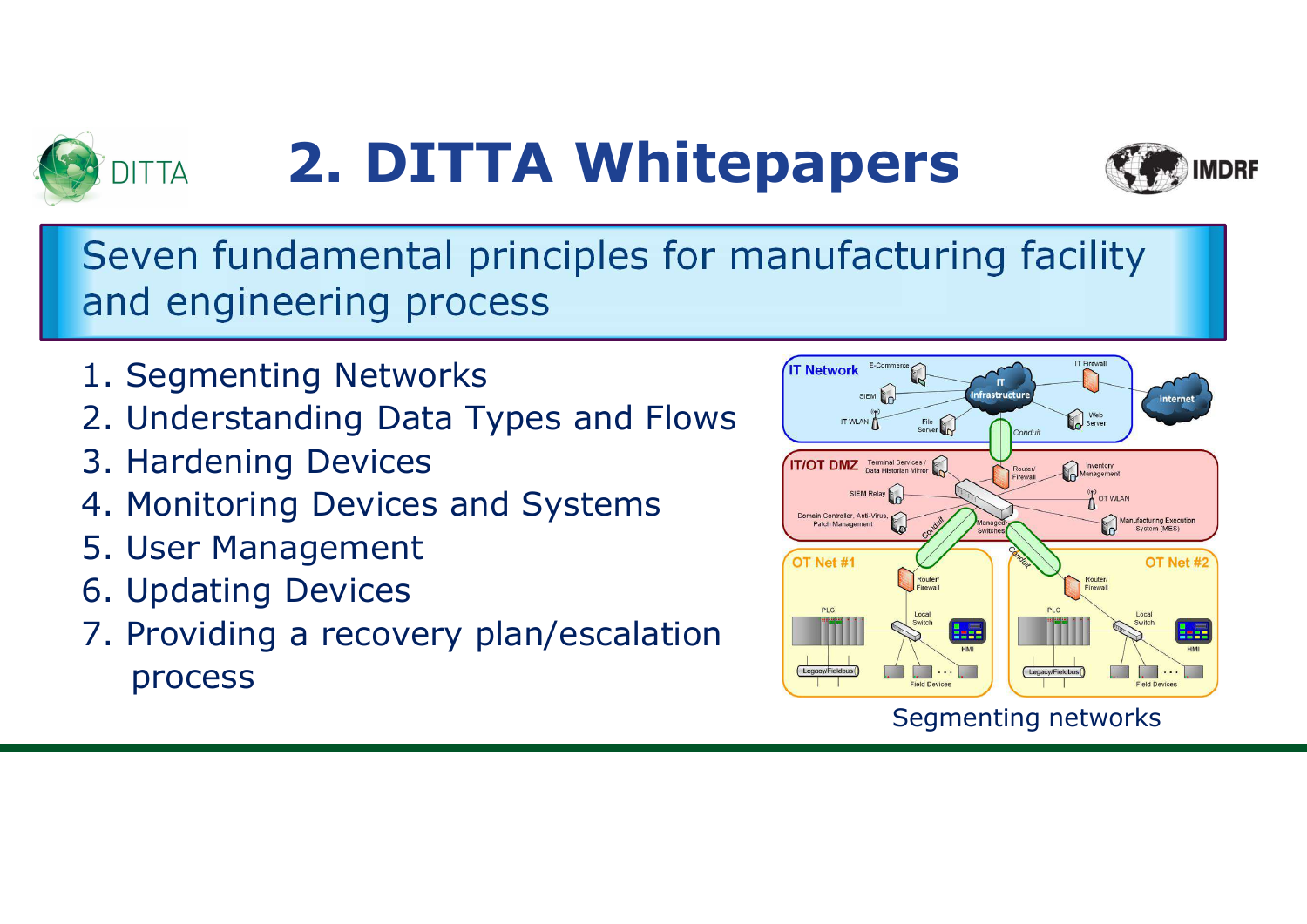

### 2-3 DITTA White Paper on Cybersecurity: Title tbd

- In progress to be issued this year
- Based on NEMA CPSP 3-2019 Cyber Hygiene Best Practices Part 2
- Industry best practices and guidelines that<br>medical technology imaging manufacturers<br>may cancidently medical technology imaging manufacturers may consider when providing cybersecurity information to their customers
- $\bullet$  It provides suggestions for how customers can work with their respective manufacturers.

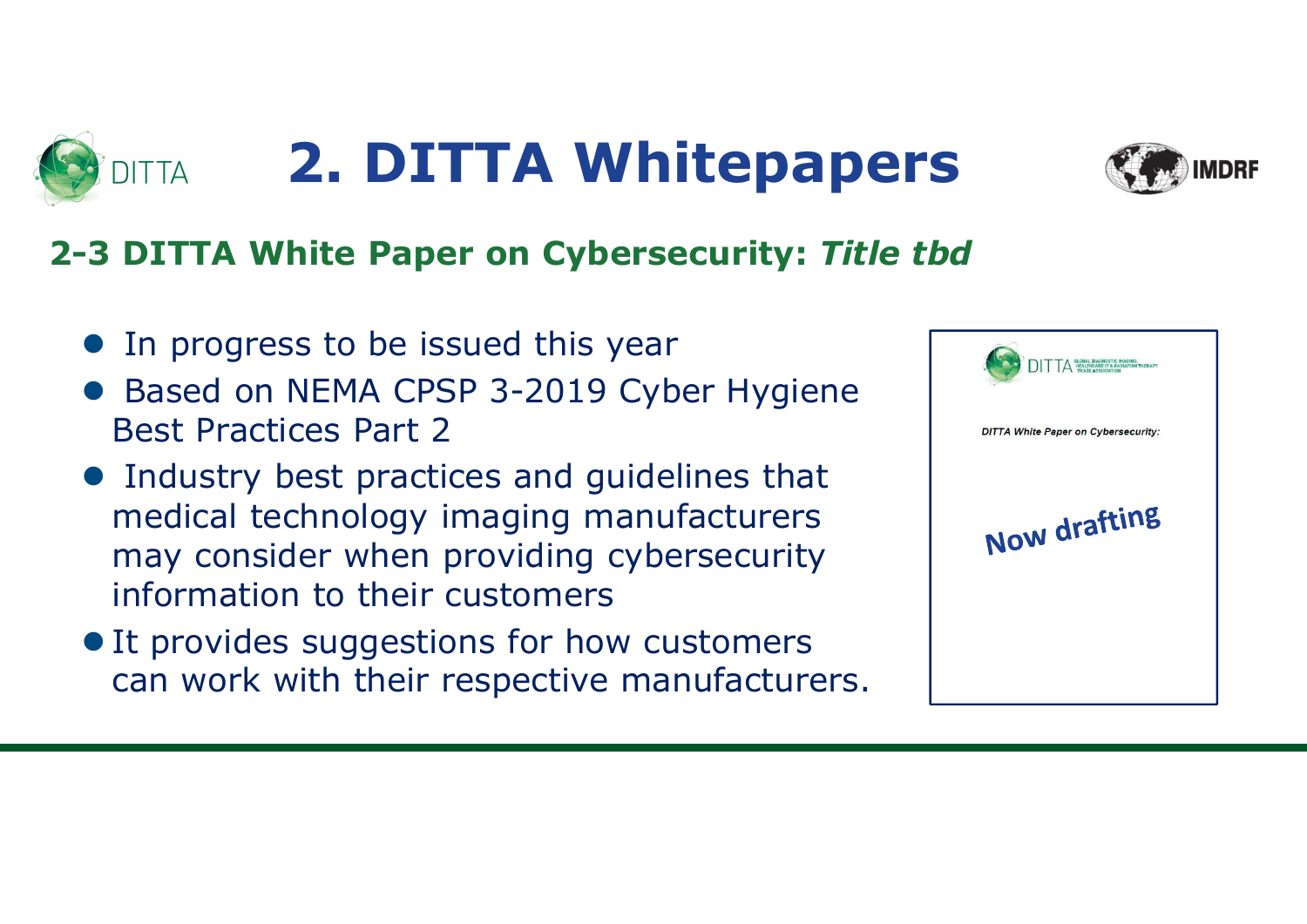



# 3. DITTA Perspective on Cybersecurity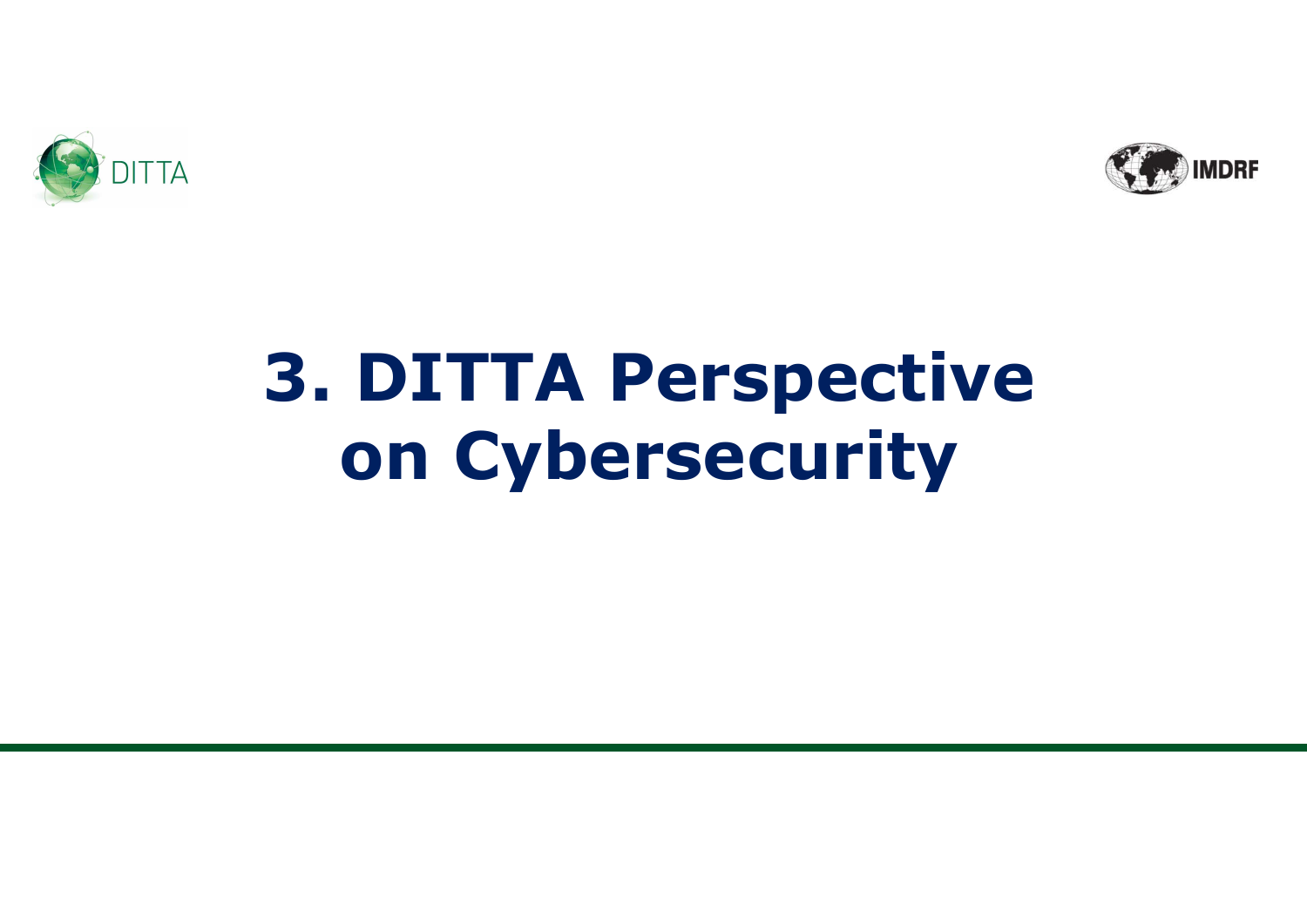

### As an international trade association we can contribute to medical device cybersecurity in terms of manufacturers by

- are practical, feasible and promising quick effect
- 2. Recognizing significant international standards
- and healthcare providers by MDS2\* an International trade association we<br>edical device cybersecurity in terms of<br>1. Continuing development of **best practic**<br>are practical, feasible and promising qui<br>2. Recognizing significant internationa<br>3. Encouraging inf